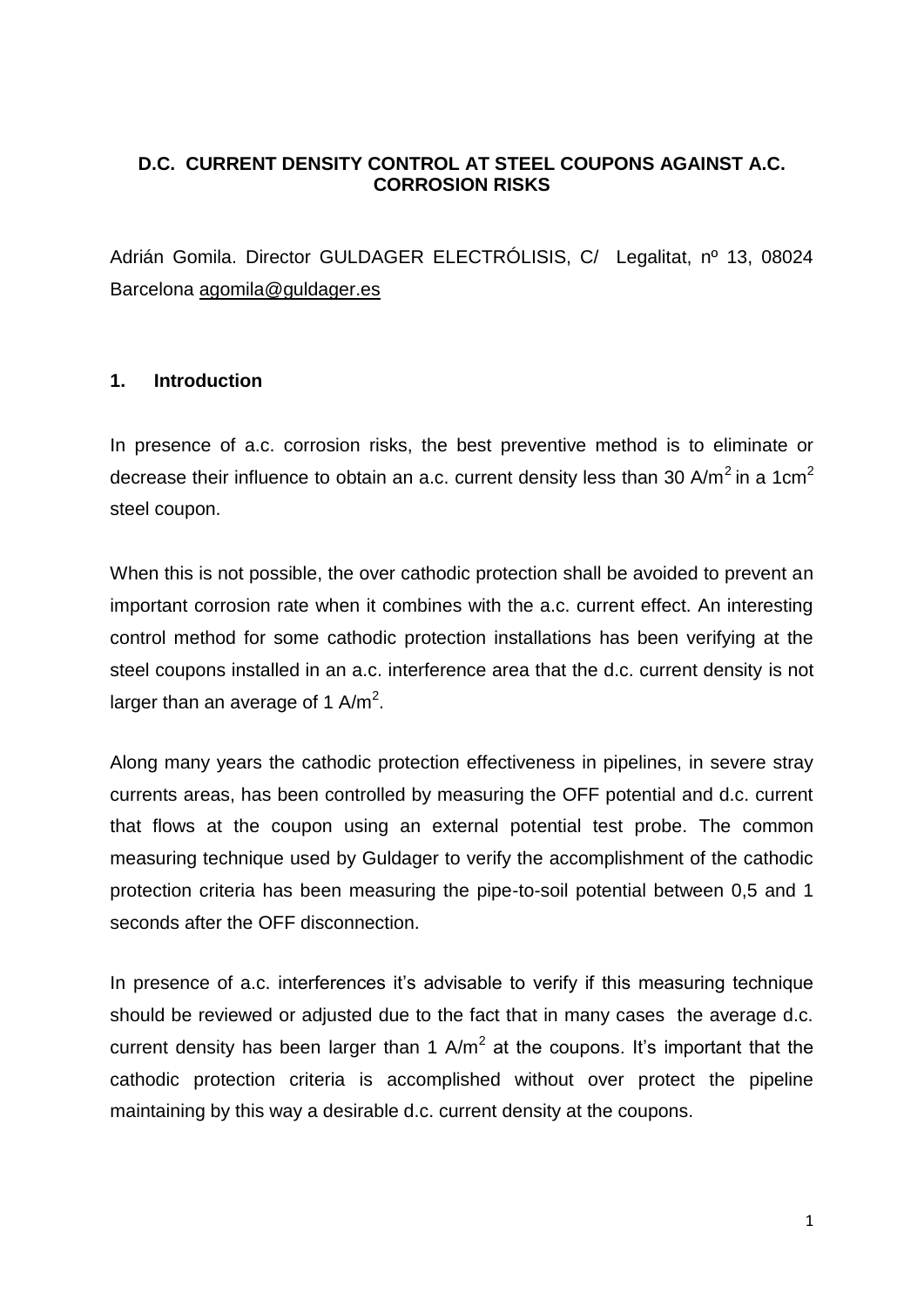In this paper we analyze the results by measuring the cathodic protection level before 0,1 seconds since the OFF disconnection without waiting for an excessive pipeline depolarization like the common used technique.

The scope of this work is to verify if, thus, we can obtain enough electronegative potential values which allow decreasing the required current density to obtain the cathodic protection criteria and diminishing therefore the corrosion risk in presence of a.c. interferences.

# **2. Reduction of the a.c. interference**

Where there is significant a.c. interference in a cathodic protected buried pipeline the most logical thing to do is trying to reduce it installing a proper drainage system.

For this solution it´s necessary to installed a device between the pipe and a lower resistance grounding element which allow to drain de a.c. current of the pipeline but blocking the d.c. current from the grounding element to the pipeline preventing by this way a negative effect in the cathodic protection system.

The average a.c. interference limit value over which is considered that could exist corrosion risks is 30 A/m2 and to verify the real situation and also be able to measure the a.c. current density, 1 cm2 steel coupons shall be installed in those locations considered dangerous.

In many cases this method or solution doesn't allow to reduce sufficiently the a.c. interference therefore any cathodic overprotection that could provoke an important corrosion process in presence of the a.c. interference should be avoided.

# **3. Control of the cathodic protection**

When is not possible to reduce the a.c. interference, the control of the cathodic protection could be performed to avoid a dangerous overprotection according to the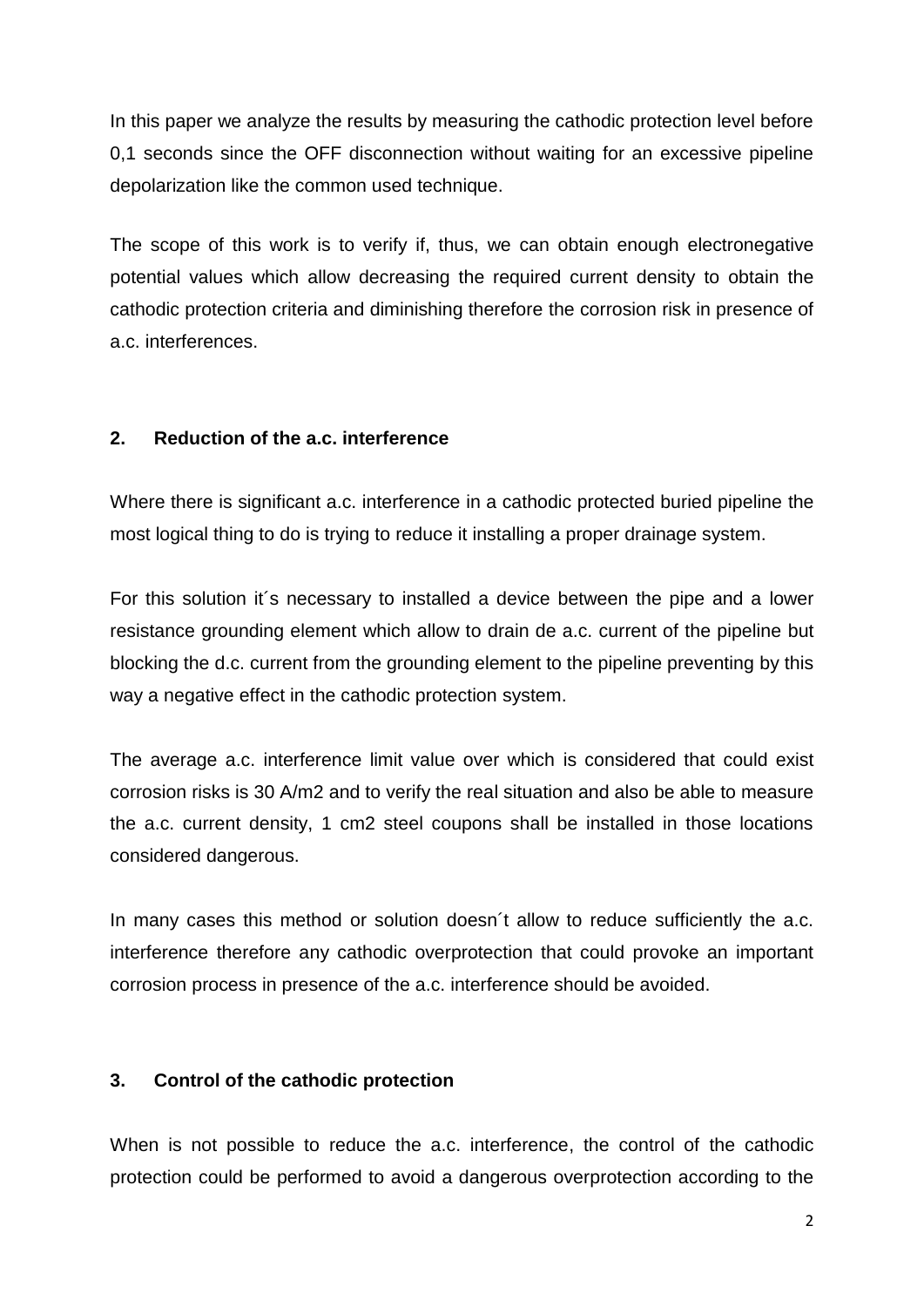European standard project prEN 15280 avoiding ON pipe-to-soil potentials more negative than -1,2V, against a cooper-cooper sulfate reference electrode, or current densities over than 1 A/m2.

In pipelines affected by stray currents in which had been installed external potential test probes the best method is controlling the cathodic protection current density because in most cases it´s not possible to work with ON pipe-to-soil potentials more positive than -1,2V.

Spit of the fact that the prEN 15280 indicate that the cathodic protection current densities shall be measured in 1 $cm^2$  steel coupons, in this study all the measurements has been made using external potential test probes already installed, with superior surfaces.

# **4. Classic measurements at external potential test probes**

In 1993 Guldager installed the first external potential test probes for controlling the cathodic protection of GAS NATURAL pipelines and during almost 20 years measurements and recordings of the ON pipe-to-soil potentials, d.c. currents and OFF pipe-to-soil potentials of the steel coupons have been performed.

For more than 10 years these measurements has been performed using MiniLog Dataloggers to obtain simultaneously the pipe-to-soil potential and the d.c. current values every 0,5 seconds during a 24 hours recording period.

In the CEOCOR that was celebrated in Vienna in 2009 we present a summary of these works and it was possible to observe that by the used measuring and analysis system the OFF pipe-to-soil potential of the steel coupon was recorded between 0,5 and 0,9 seconds after the OFF disconnection.

It´s important to stand out that when long term recordings are performed it´s necessary a simple analysis method because it´s not practical a detail exam of each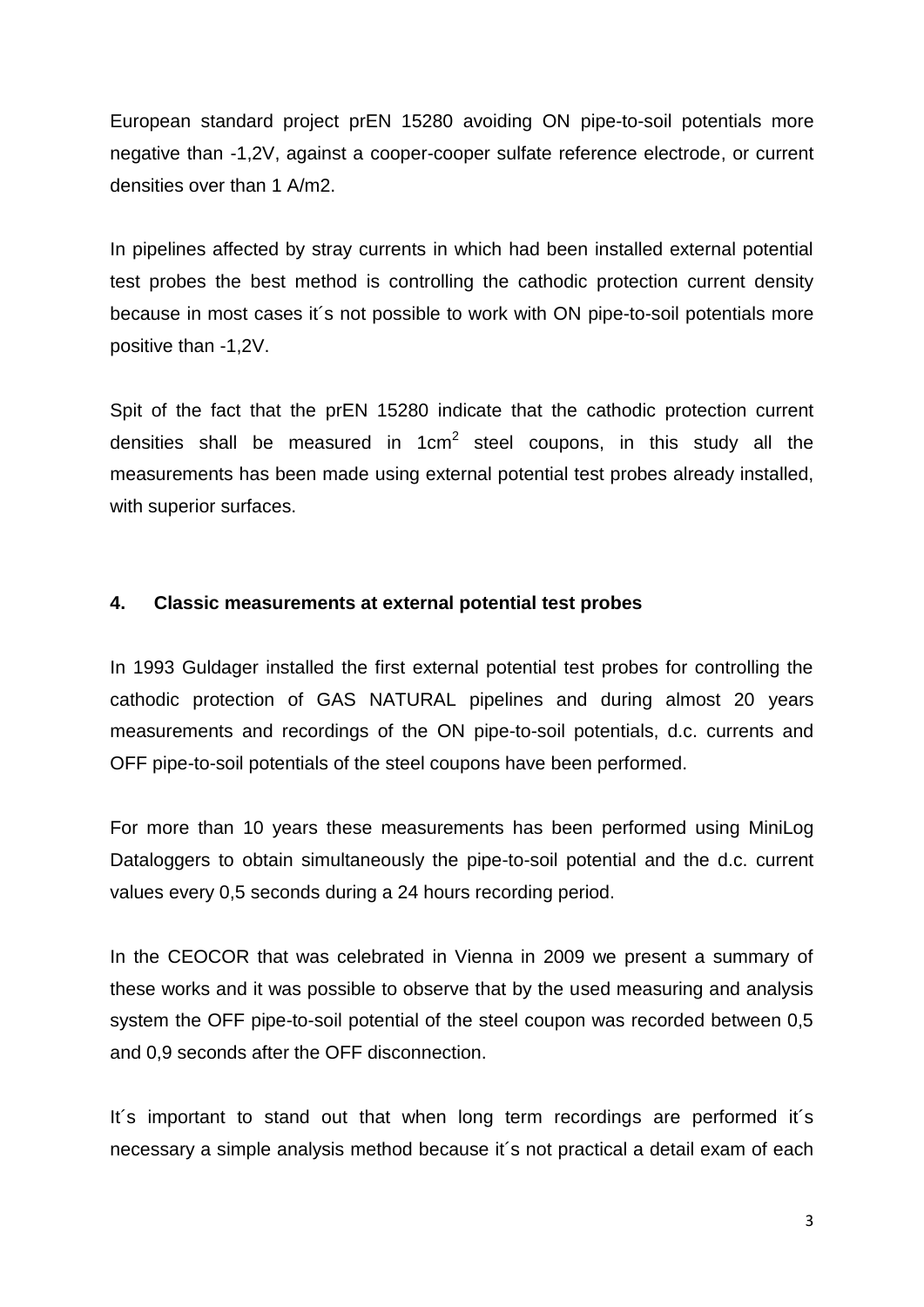depolarization curve obtained in each OFF disconnection between the pipe and the steel coupon during the entire recording period.



In this work was indicated that with this method possibly exists an important depolarization of the steel coupon and was showed that the average value of the d.c. current in some of the steel coupons was larger than 1  $A/m^2$ . Due to the number of insulating joints, the distance between rectifiers and the important presence of stray currents, this situation allows to correctly protect pipeline sections very far away from the rectifier. When a.c. interferences do not exist this possible steel coupon overprotection doesn´t represent a problem, but in presence of a.c. should be avoided.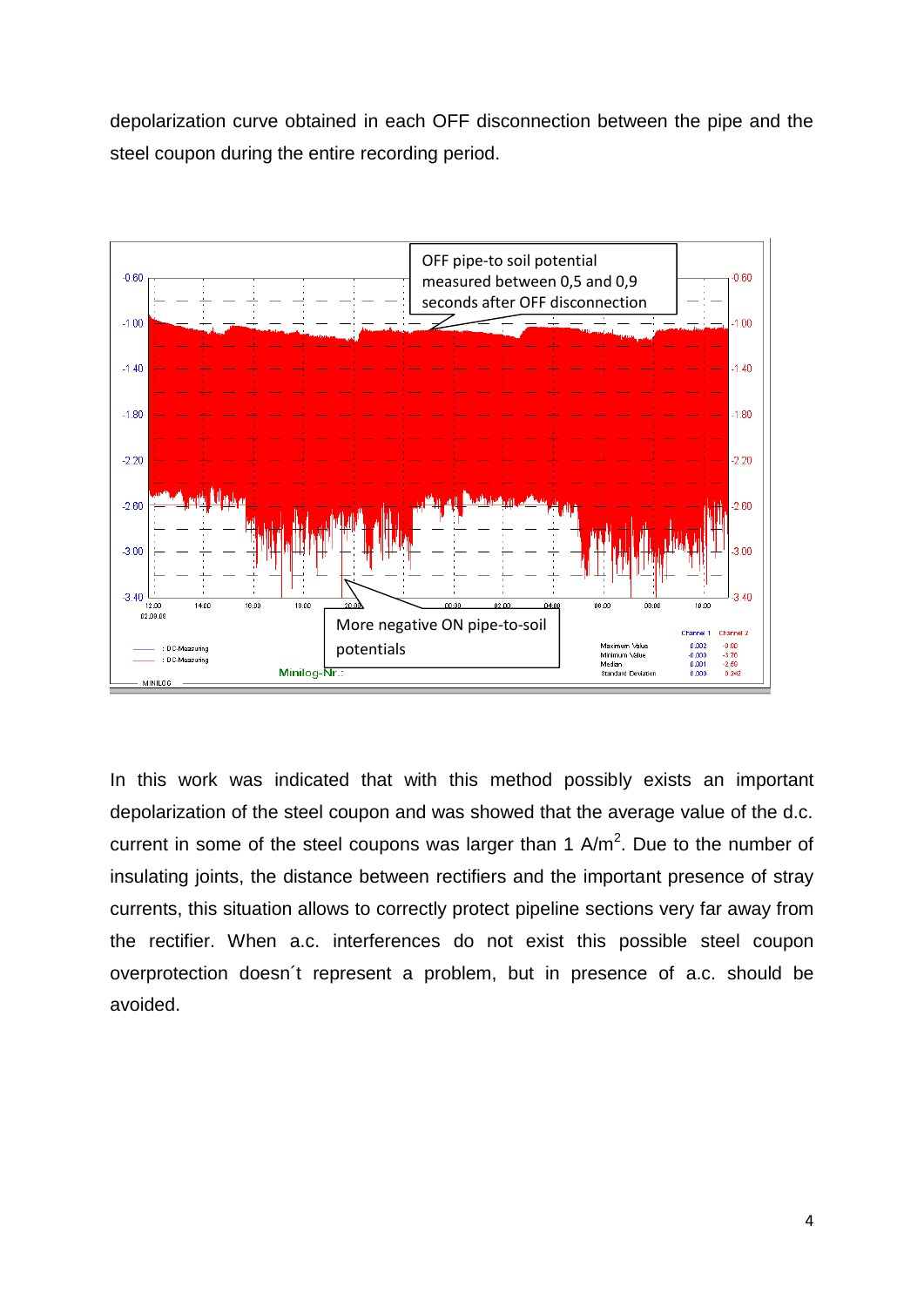

To know if there are a.c. interferences in the past 5 years we have been systematically performed instant measurements and data recordings of the a.c. voltage of the pipelines founding few cases with remarkable a.c. interferences. In those cases the adopted method was the installation of 1 cm<sup>2</sup> external potential test probes and draining systems to reduce the a.c. interference.

#### **5. New measurements**

To know the real depolarization level that takes place with the classic OFF pipe-tosoil potential measurements between 0,5 and 0,9 second after the OFF disconnection, and the possibilities to reduce the d.c. current density of the steel coupons against possible important a.c. interferences it was decided to performed a series of new measurements after 0,1 seconds in well known and perfectly controlled pipelines.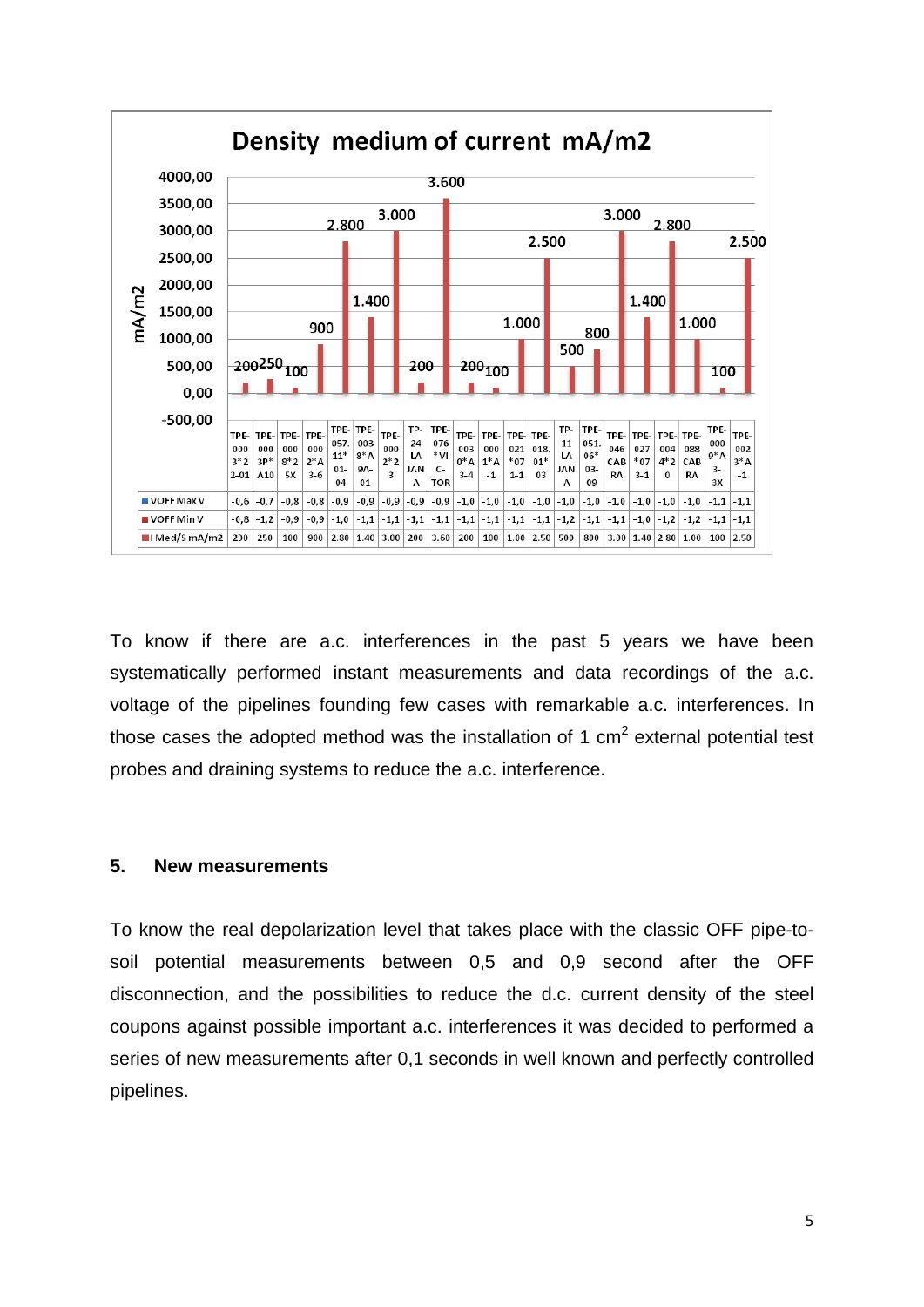For this purpose it was used the new Weilekes MiniLog2 Data Logger which allows us to perform the following measurements.

Firstly we performed a pipe-to-soil potential recording every millisecond in which was possible to observe the depolarization curve in full detail. It can be appreciated that between the OFF potential measured at 10 milliseconds and the potential measured between 0,5 and 0,9 seconds, after certain depolarization, the differences are in the habit of being important, which confirms that in case of a.c. interference the level of the d.c. current density of the steel coupon could be lowered.

The second type of measurements were made by using the MiniLog2 "Mini-Coup" application which allows to obtain separated and independent d.c. and a.c. potential and current curves selecting the more likable reading frequency.

With this application is possible to obtain interesting comparatives and observe the possibilities to reduce the cathodic protection level when it´s necessary.

#### **6. Results**

There have been performed a series of measurements that are not already finished from which their results will be showed in the presentation of next May 30th by some graphs.

The main results obtained until this day are the following ones:

It´s confirmed that measuring with the Mini-Coup application at 10ms after the OFF disconnection is possible in many cases to decrease the rectifier´s current output maintaining an OFF pipe-to-soil potential at the steel coupon that accomplish the EN 12954 cathodic protection criteria.

In effect, for example, measuring at a steel coupon with the classic technique we obtain an OFF pipe-to-soil potential of -1280 mV and measuring with the Mini-Coup application at 10 milliseconds after the OFF disconnection the result is an OFF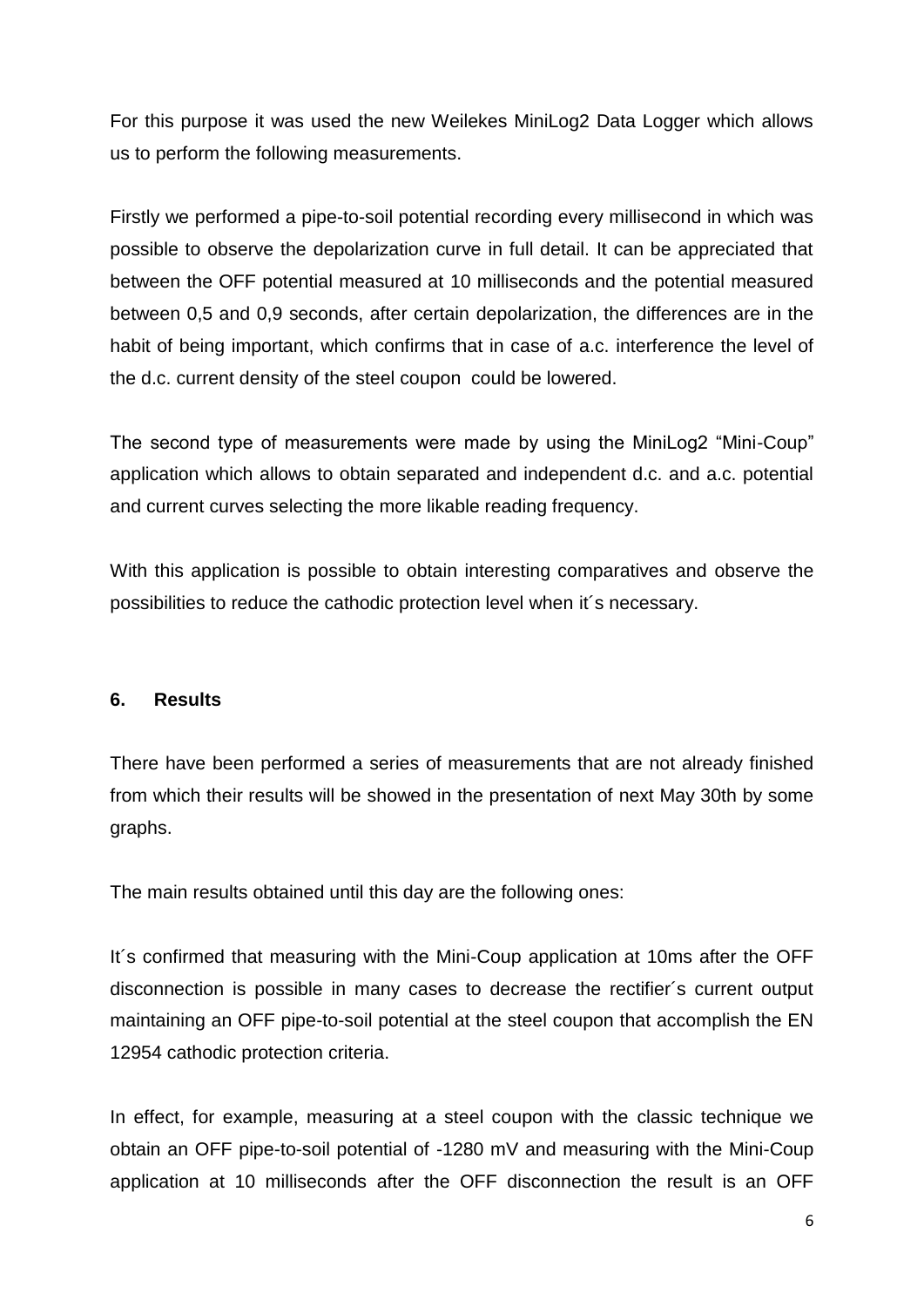potential of -1330 mV. Between both measurements the result is a 50 mV depolarization which confirm that is possible to decrease the rectifier current output. In this case the d.c. current density in the steel coupon is larger than 1 A/m<sup>2</sup> therefore is evident the interest to work with a more positive potential and lowering the cathodic protection current density at the coupon.

After decreasing the rectifier current output and waiting a brief period for the coupon depolarization, the Mini-Coup measurements were then repeated being still observed a OFF pipe-to-soil potential of -1190 mV and an important decrease in the d.c. current density but nevertheless it was still over 1 A/m<sup>2</sup>.

The aim is to obtain a d.c. current density lower than 1  $A/m^2$  at the steel coupon which could allow to avoid corrosion risks in presence of important a.c. interferences.

Decreasing even more the rectifier current output to adjust the OFF pipe-to-soil potential to values nearby -850 or 900 mV and therefore to achieve that the d.c. current density at the steel coupon continues decreasing to a lower value than 1  $A/m^2$ it´s only possible in those cases were this adjustment doesn't provoke that other steel coupons nearby reached an IR free potential that not accomplish the cathodic protection criteria.

#### **7. Conclusions**

In areas with stray currents when it's not possible to decrease or reduce the a.c. interferences. the control criteria to be applied for the cathodic protection for avoiding any corrosion risks shall be to obtain a d.c. current density less than 1 A/m<sup>2</sup> in the steel coupon, accomplishing always the cathodic protection criteria.

In areas where the use of external potential test probes is a wide confirmed technique, the OFF pipe-to-soil potential at 10 milliseconds after the disconnection allow to confirm that the cathodic protection criteria is accomplished and avoid excessive polarizations which involves high d.c. current densities.